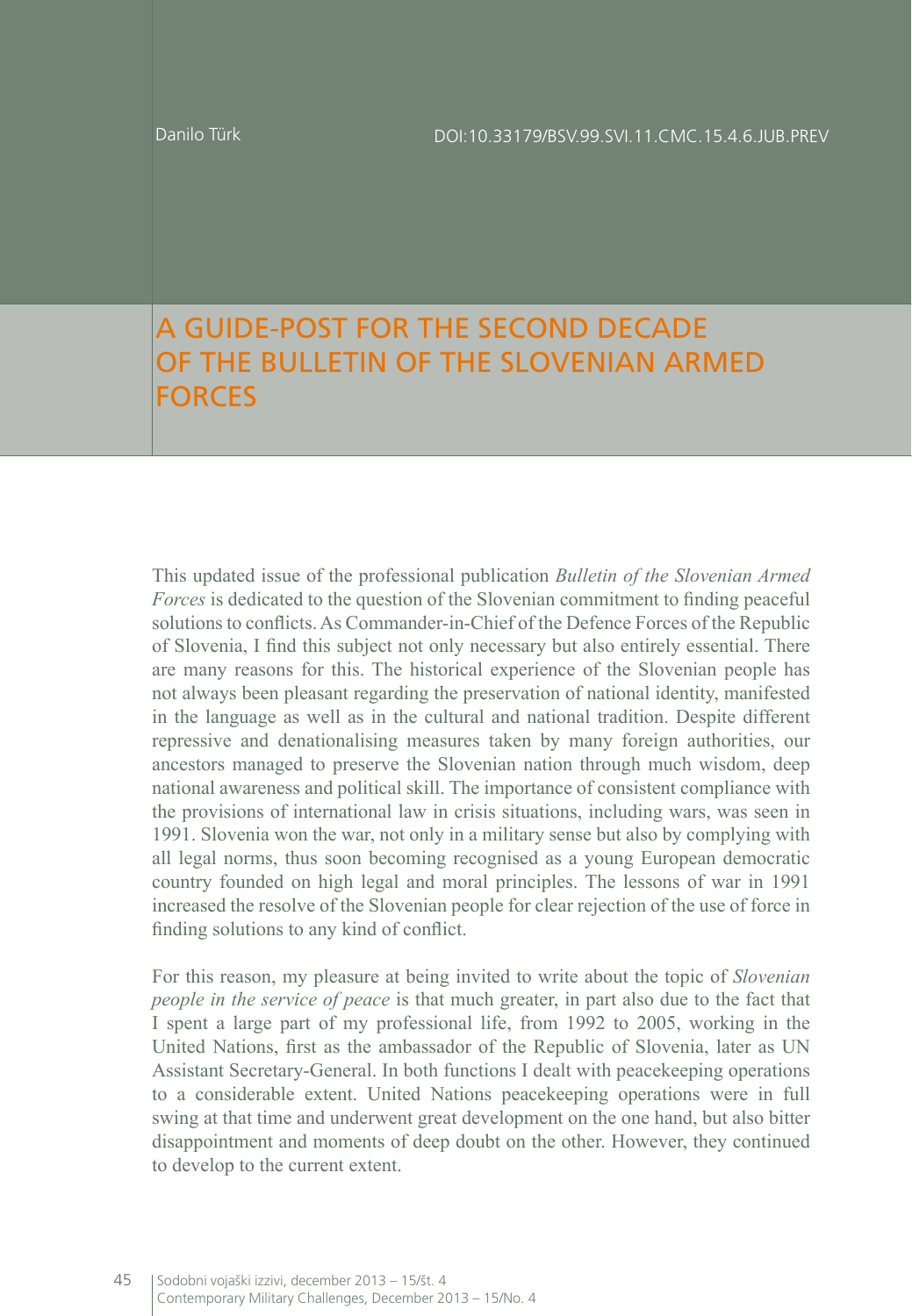The topic of the *Bulletin* is presented in truly deep, scientific, theoretical and practical ways, from strategic and tactical levels, considering the evolutionary and transformational characteristics of peacekeeping operations, and deriving from historical experience. The most respected authors in the Slovenian professional field have thrown light upon important conceptual changes in the area of peacekeeping operations, which result from numerous factors, in particular from important geopolitical changes in the world. We must not disregard the increasing cooperation of regional organisations in the implementation of peacekeeping operations, which has indirectly brought about a different understanding of the term "peacekeeping operation" and opened technical discussions in the area of terminology as well as in the technical fulfilment of obligations, all the way to the question of the necessity of a preliminary UN mandate. These deficiencies can also be seen in Slovenia and point to the need for conducting a deep technical discussion as soon as possible and unifying the understanding of both the structure of the Slovenian Armed Forces and the broader defence and security system. The introductory and in particular the more theoretical parts of the *Bulletin* may be taken as important contributions in this regard.

Some of the articles offer interesting historical insight into the cooperation of Slovenian men, and later women, in various endeavours for peace launched by individual great powers and international organisations. Although it is difficult to understand the military intervention of European forces on the island Crete in 1897 as a peacekeeping operation, the objective which is still in the forefront of contemporary efforts of the international community in this area was achieved for at least some time. This intervention ensured an armistice between the parties involved in the conflict and enabled a diplomatic solution on the island without unnecessary victims. The confidence that the highest political and military authorities in the Austro-Hungarian Empire had in the  $2<sup>nd</sup>$  Battalion of the 87<sup>th</sup> Infantry Regiment from Celje was truly special. This was particularly the case because the military unit was mainly composed of Slovenes, and at the time of deployment in Crete its commander was a Slovene as well. However, we need to emphasise that such thinking is unconventional. By studying the literature on peacekeeping operations we see that such operations were first mentioned around 1919 in connection with peace conferences after the end of World War I and with managing various border issues in Europe, different plebiscites and other situations which, besides political and other diplomatic action, also required the protection of security and were followed by military operations intended for this particular purpose.

History tells us much about peacekeeping operations intended to maintain truces. In these operations, coalition forces were deployed to an area in which a truce already existed and had to be maintained among well organised and disciplined armed forces. Today, the status of armed forces is quite different. We have to look at all of history and every aspect of international military engagement which is not armed combat by nature but a military presence with various aspects of employment of military force and the constant readiness and capability of peace forces to defend themselves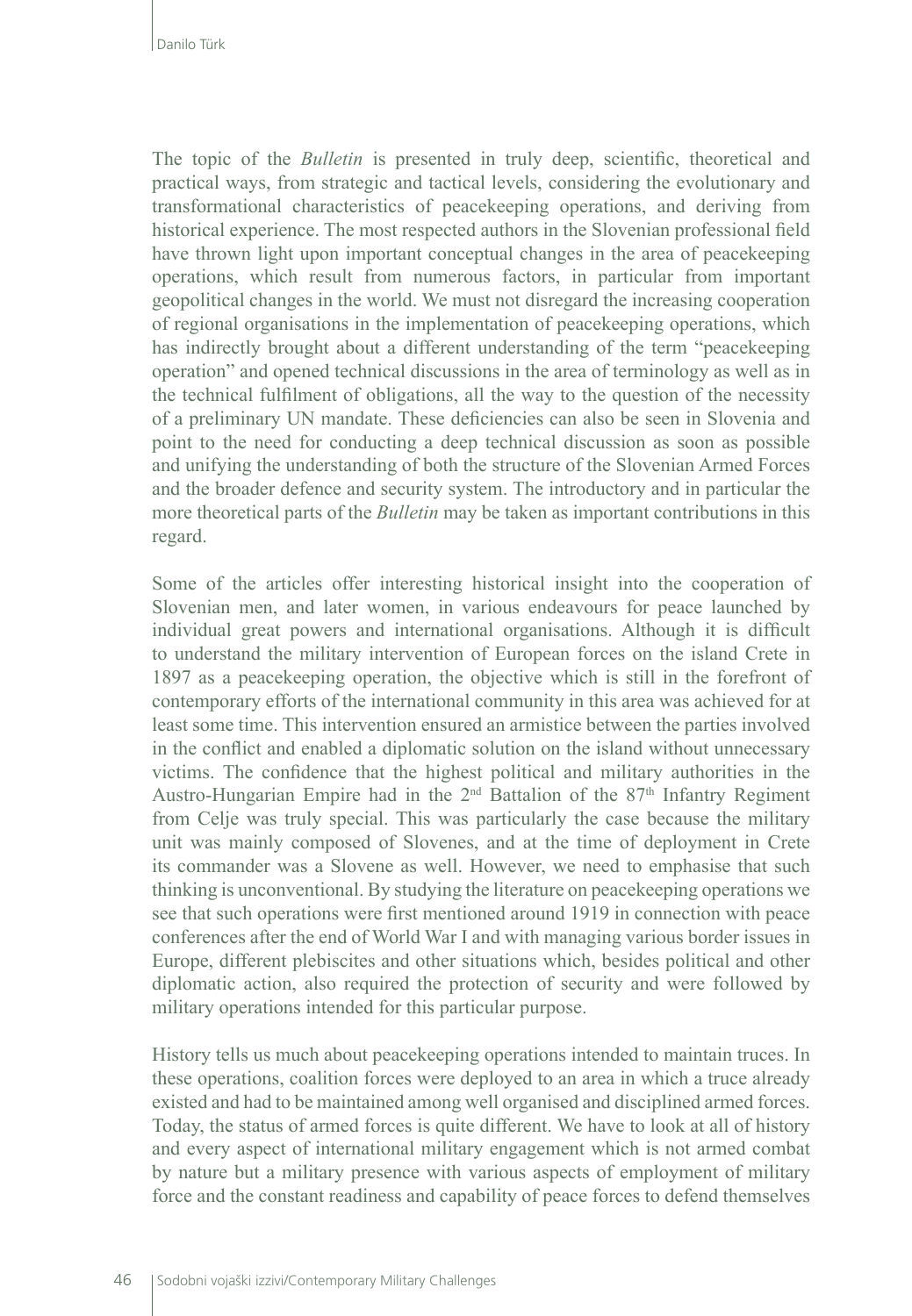effectively and be prepared to use weapons to fulfil their mandate. If today we see peacekeeping operations as valid in this respect, it is clear that we have to be familiar with history and evaluate what we can learn from past experience and how we are obliged to consider the present.

Of course, we must consider the present. If we look at the status of peacekeeping operations today, we see how important this military activity is for the modern world. I will only dwell upon the United Nations, which from the standpoint of peacekeeping operations is the most important organisation operating today. Approximately 140,000 soldiers participate in peacekeeping operations under the auspices of the United Nations. No other military force has that number of uniformed personnel operating abroad. These people are assigned to eighteen currently active peacekeeping operations, each costing the organisation about seven billion dollars. This is the largest component of the budget of the United Nations. However, this expenditure is small in comparison to other kinds of military deployment outside the UN, to operations which are not peacekeeping operations by nature.

Peacekeeping operations have become very multidimensional. The latest such operations, established in Africa (Darfur, Chad, Central African Republic), have been among the most demanding from the very beginning. We can thus conclude that peacekeeping operations are becoming increasingly more complex, which also results in a higher degree of risk. In 2007, 67 members of UN peacekeeping operations lost their lives. Looking at individual operations we see that six people died in Lebanon alone that year. Ever since peacekeeping operations have been in existence, Lebanon has been one of the most dangerous areas. Today, however, it is somewhat outside the sphere of interest. This may be due to the fact that there is a peacekeeping operation active in the area, on account of which a state of relative peace can be better maintained.

Peacekeeping operations are both dangerous and multidimensional, multidimensional because they are no longer focused merely on keeping belligerent parties apart. Modern peacekeeping operations include both standard and supplemental functions. Providing a secure environment for political normalisation, humanitarian activity and development is a comprehensive task, requiring the engagement of peacekeeping forces in operations that are far from being common types of military deployment. This raises different questions about the training and competence of peacekeeping forces. We also have to ask ourselves how we can fully consider the lessons learned from previous peacekeeping operations and organise a system of command, particularly in organisations such as the United Nations, while at the same time making sure that national contingents do not lose their identity. There are thus two lines of communication, one through channels established by international organisations and the other through those established by national systems of armed forces. How to balance this and achieve efficient functioning? How to ensure the operation of different cultures, members and levels of competence in a way that facilitates the success of peacekeeping operations? These are always important questions to consider.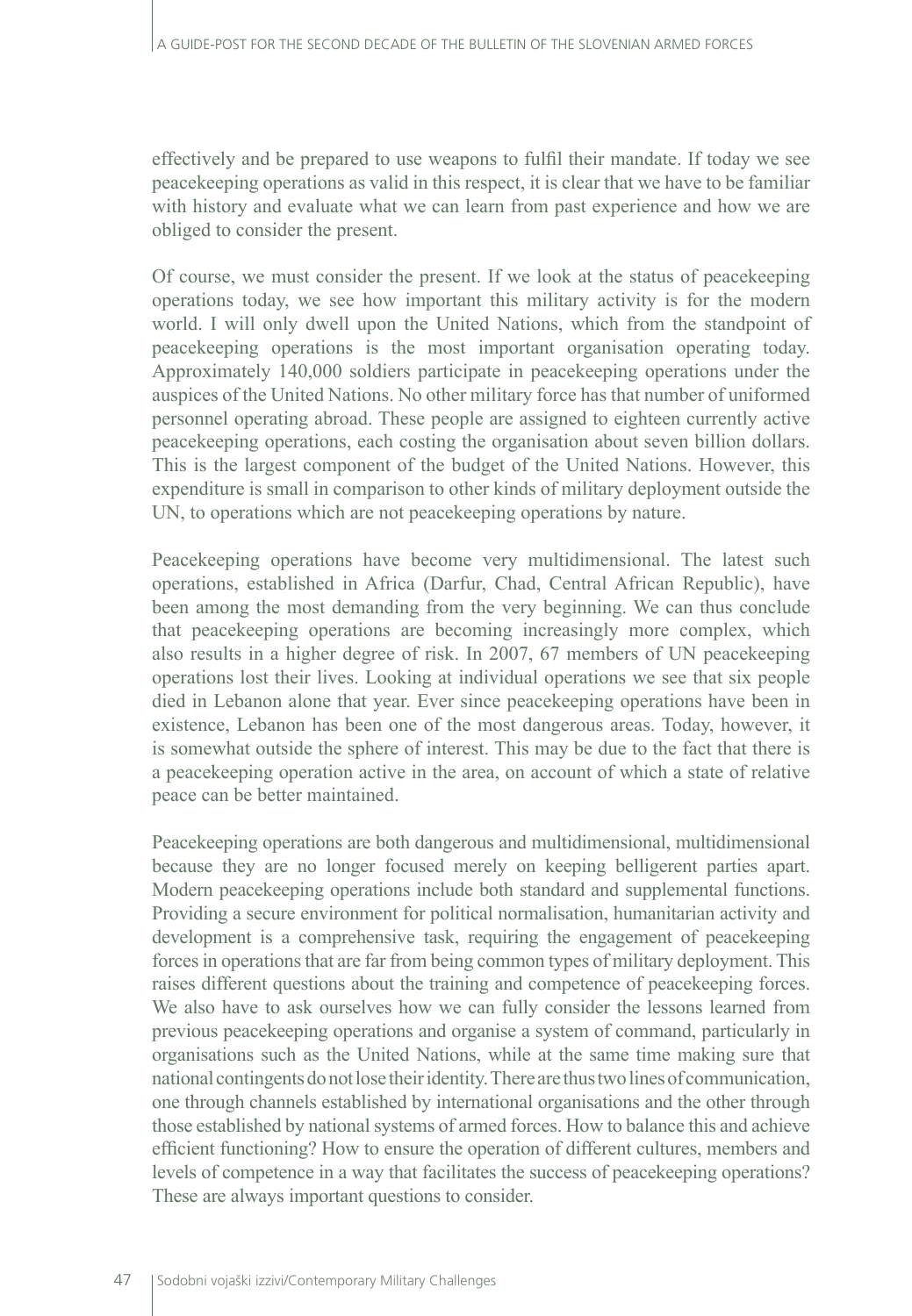In recent years the question of interest has pointed to the complexity of modern peacekeeping operations. Peacekeeping operations are frequently required to facilitate an environment in which elections can be conducted and assist in the establishment of a legal order and institutions to maintain that order. Both tasks are extremely demanding. The establishment of a safe environment for conducting elections in a country with poor communications, with no tradition of elections and with violence linked to every political event, is an extremely difficult task. The establishment of a legal order in areas with no such tradition or adequate infrastructure is even harder. There is often a need to include the civilian police, whose tasks in peacekeeping operations are very demanding. Civilian police have a number of other particularities besides problems connected to the aforementioned multidimensionality. It is necessary to adapt to the local environment in order to facilitate effective police performance. How to facilitate this in an environment such as Haiti, for example, with its difficult past? How to facilitate this in linguistically demanding environments such as East Timor until recently and in other difficult circumstances?

These are all extremely demanding tasks. However, there is not much understanding with regard to all the details and problems arising from their implementation. The international political community is often satisfied merely by defining the mandate of a peacekeeping operation. For many people this signifies the solution to the problem, considering that the mandate is defined and that the deployment of forces will occur. However, this is where real problem solving only begins. Only then does it become obvious what little meaning general resolutions of the United Nations Security Council and other acts by which mandates are defined have in the context of actual situations. Therefore, I am of the opinion that we have to take a detailed look at experience from the distant past as well as the present.

When speaking of the civilian police we also have to consider the fully human aspects that characterise every peacekeeping operation. Once I spoke to a very experienced leader of civilian police operations about the need to send additional police officers to the mission in Kosovo in the spring, when winter is over and people become more active, which also results in a higher crime rate. He explained that this is not only a problem in the area of this mission but elsewhere in Europe. In spring, the crime rate rises everywhere. Therefore it is difficult to find police officers during this time who are willing to leave their homeland, where they are most needed, and go to a mission area which is just then facing increased needs. I mention this to broaden understanding of the fact that the deployment of peacekeeping forces, both military and civilian police, is not only a matter of mandates and military organisation, but sometimes of the purely elementary questions that accompany social development.

I have already mentioned that memory of the past is a very important component of considering present peacekeeping operations. I would like to conclude with another thought. I believe the manner of organising the knowledge of peacekeeping operations is of great importance to all countries, especially those that are new to